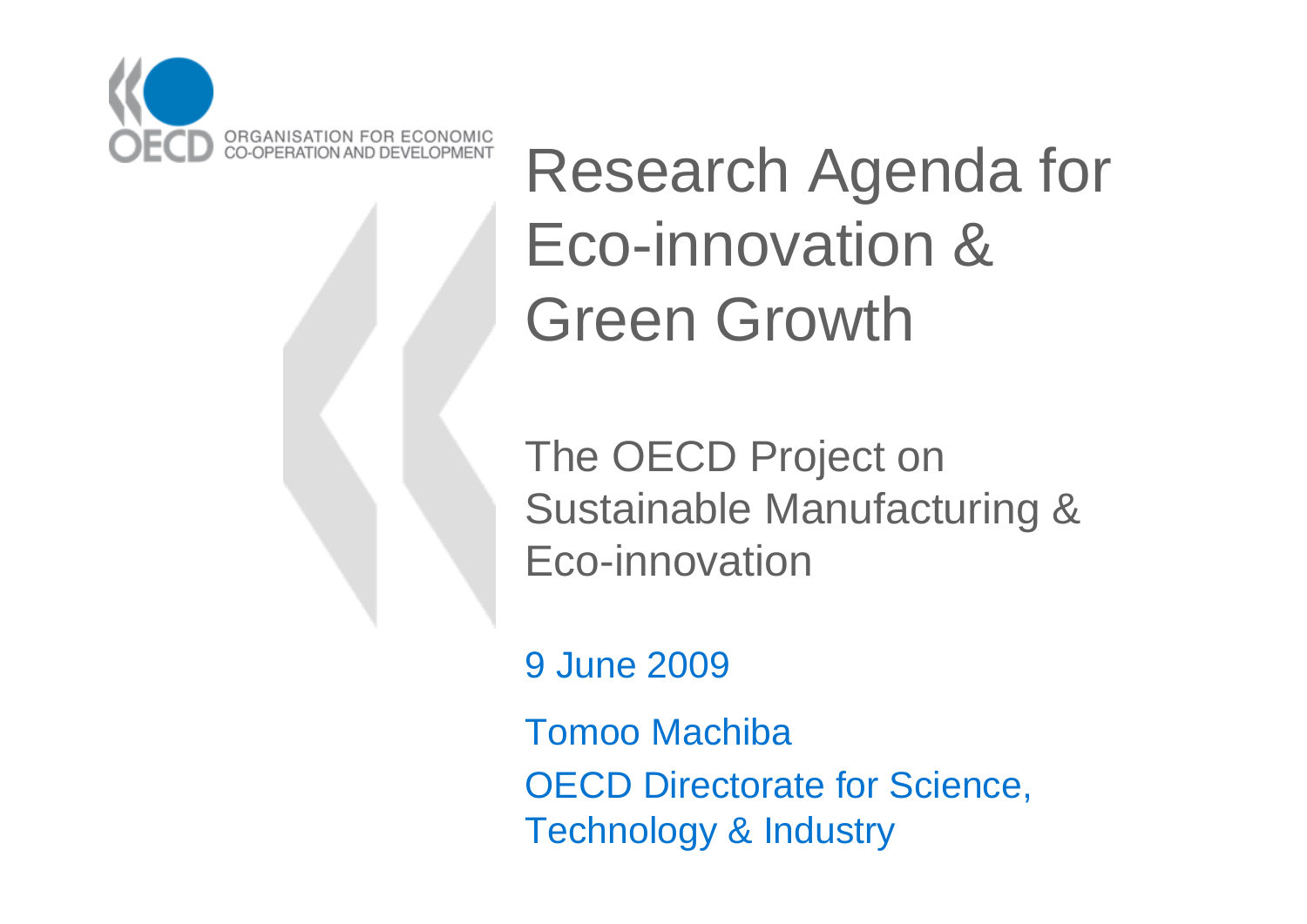

# Phase 1: Structure of the project

- Review & framework paper (5 parts)
	- 1. A common analytical framework
	- 2. Examples of eco-innovation
	- 3. Review of indicator sets
	- 4. Measuring eco-innovation
	- 5. Review of governmental policies
- Conference on Sustainable Manufacturing
	- 23-24 September, Rochester, NY
- Focus group meetings
	- US (Rochester) & Europe (Brussels)
- Advisory Expert Group

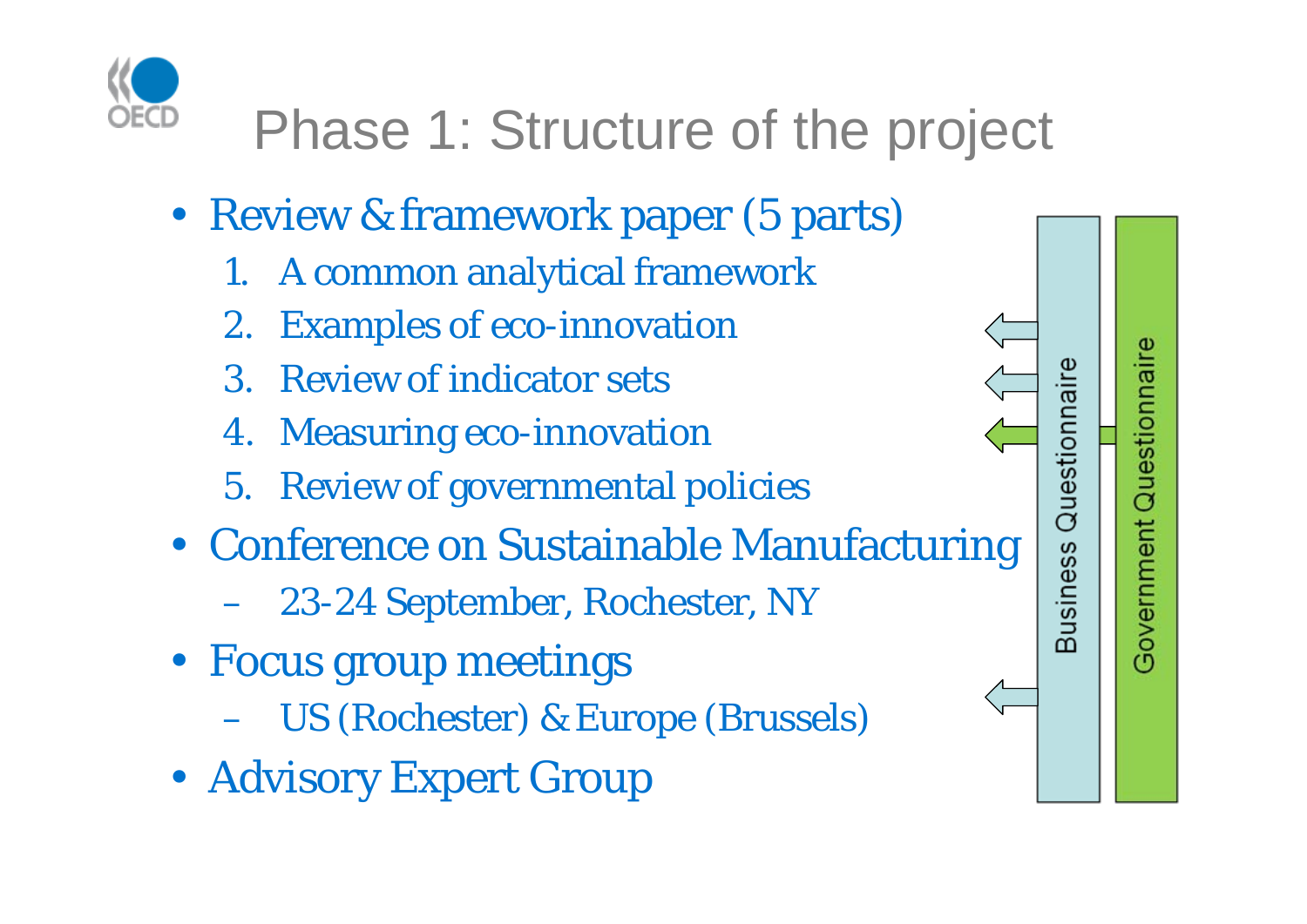

# Synthesis of findings

- A. The evolution of sustainable manufacturing has been realised through both technological and non-technological eco-innovations.
- B. Improvement in indicators can accelerate corporate efforts and help a deeper understanding of eco-innovation.
- C. Policy integration and understanding the right levers (supply & demand) are necessary for effective eco-innovation policies.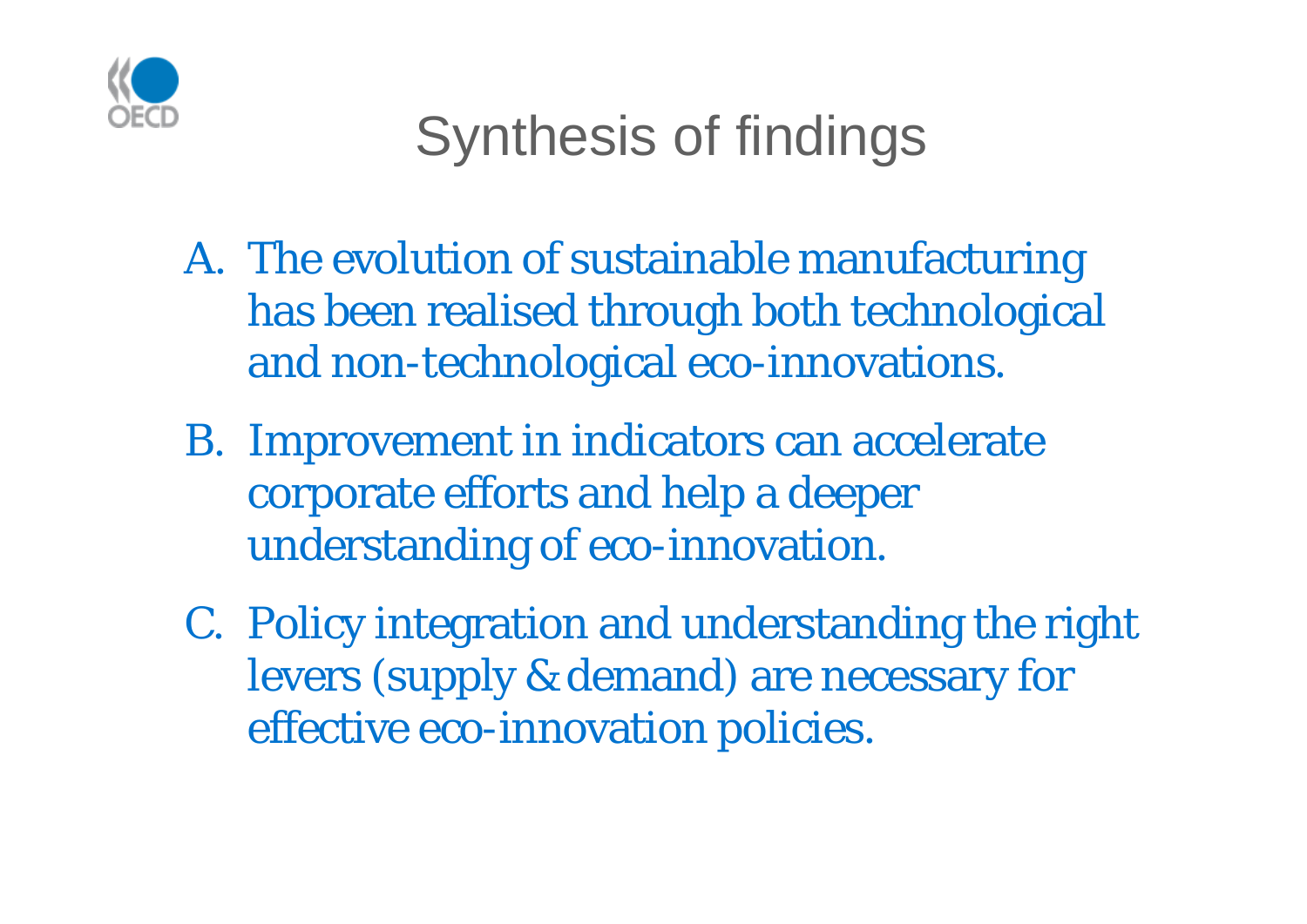

## Typology of eco-innovation

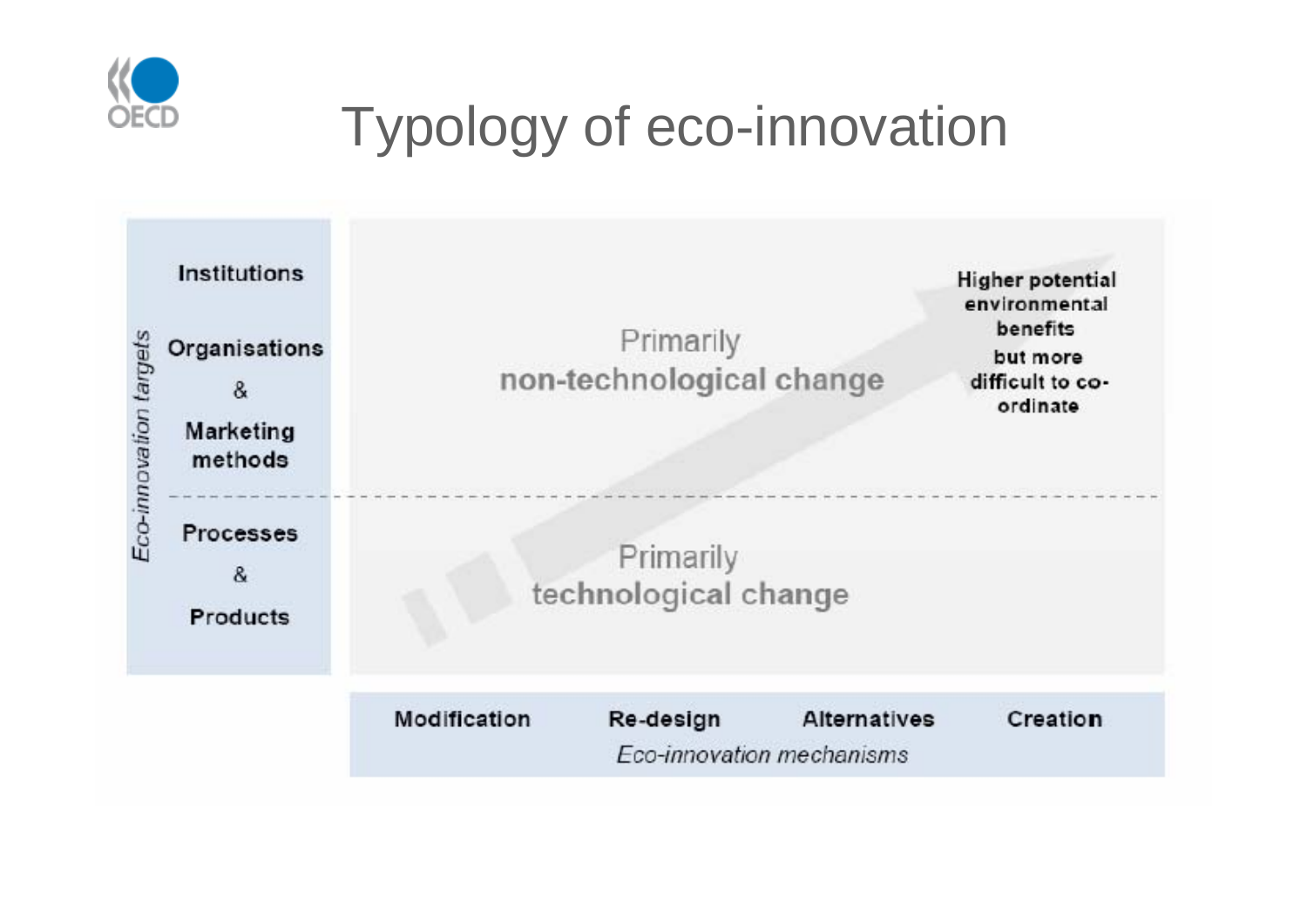

## Measuring eco-innovation

- **Input**: R&D expenditure/personnel
- **Intermediate output**: No. of patents; no. & types of scientific publications
- **Direct output**: No. of innovations; sales of new products
- **Indirect impact**: changes in environmental impact & resource efficiency

Possibility for **"Eco-innovation Scoreboard"** But how to capture *non-technological* 

*innovations?*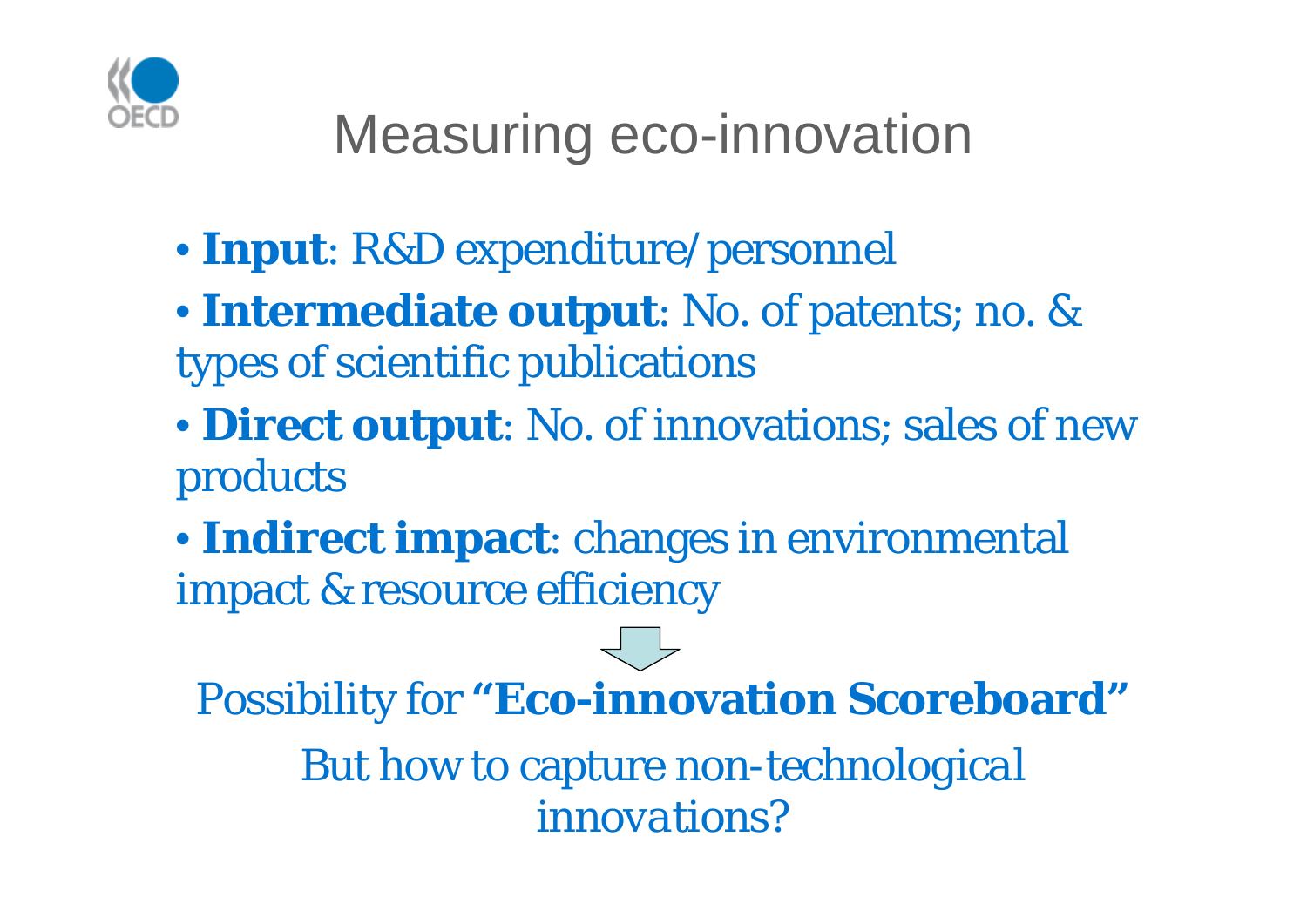



*Where are the right levers for successful eco-innovation?*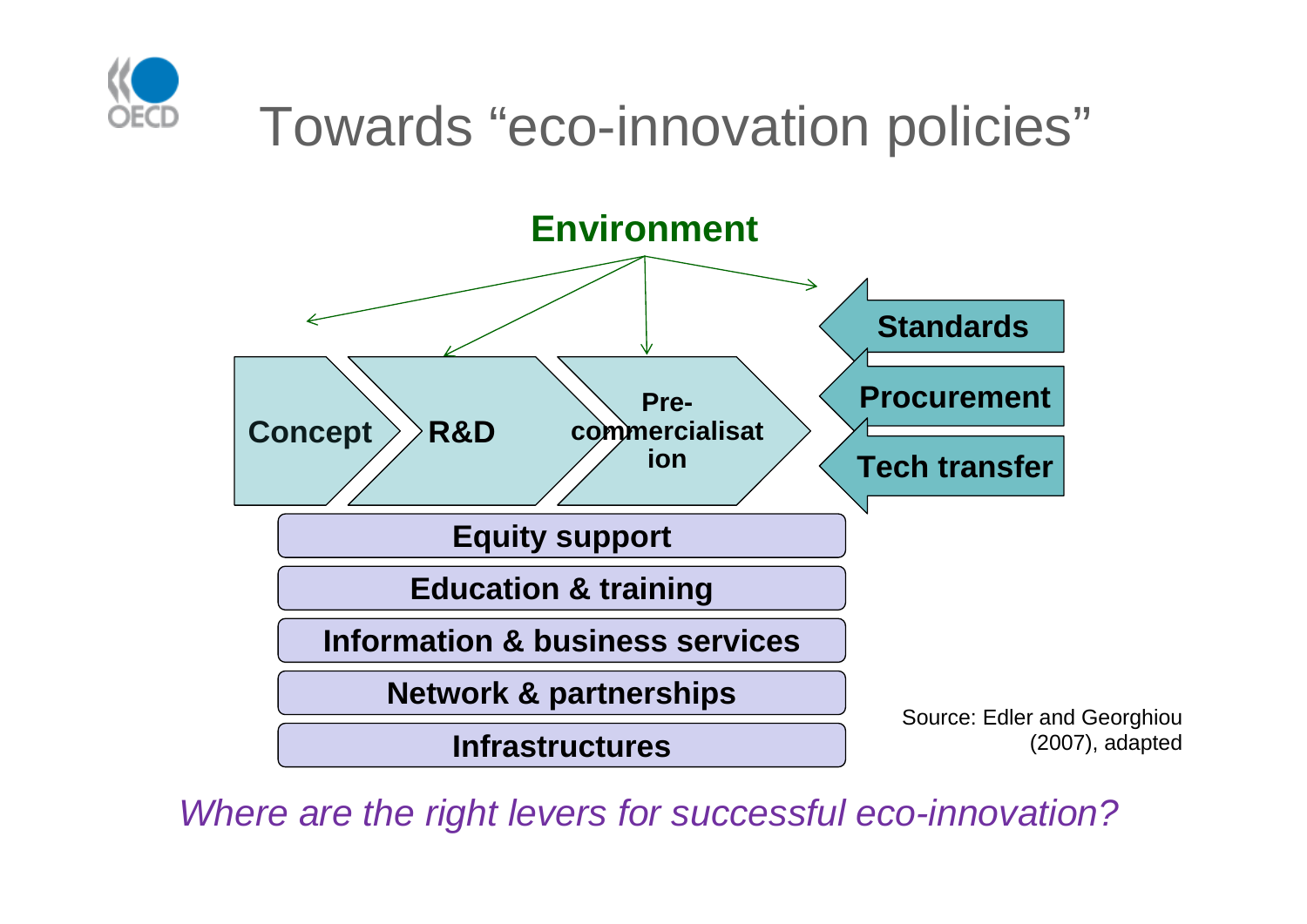

# Promising areas for Phase 2

#### **1. Sustainable manufacturing indicators**

- Terminology and consistency in use
- Micro-macro linkage for aggregation
- Framework for identifying system-wide impact

### **2. Promising eco-innovation policies**

- Collection of policy best practices
- Better evaluation of policy implementation
- Exploration of "results-oriented" policy-making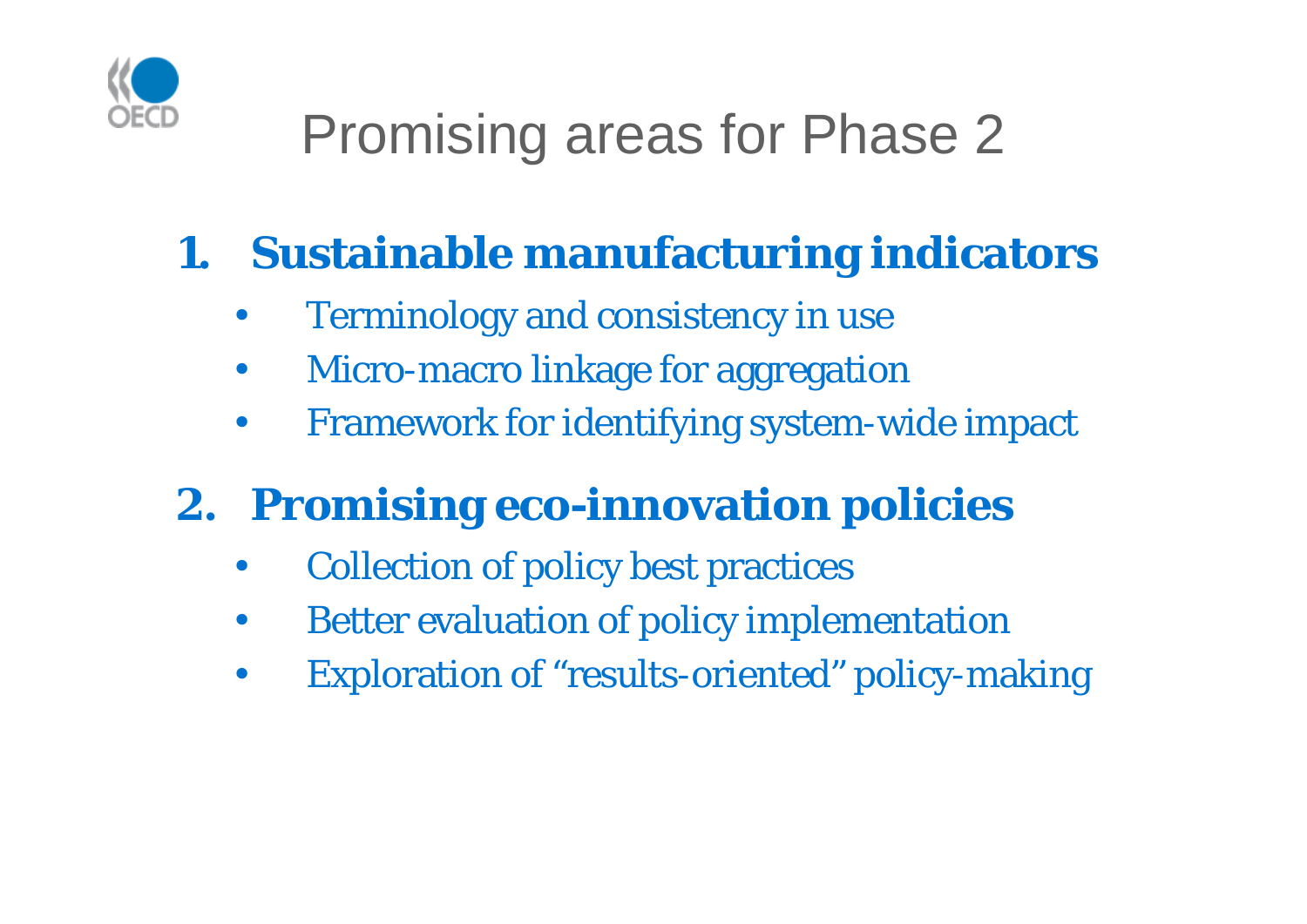

## Promising areas for Phase 2

#### **3. Common visions for eco-innovation**

- In-depth case studies, especially more integrated, systemic eco-innovations
- Visions for future social systems and scenarios/roadmaps/priority-setting for realising visions
- Engagement of stakeholders for sharing

#### **4. Common definition and scoreboard**

- Definition based on Oslo Manual
- Country comparison of eco-innovation activities and public policies based on a number of benchmark criteria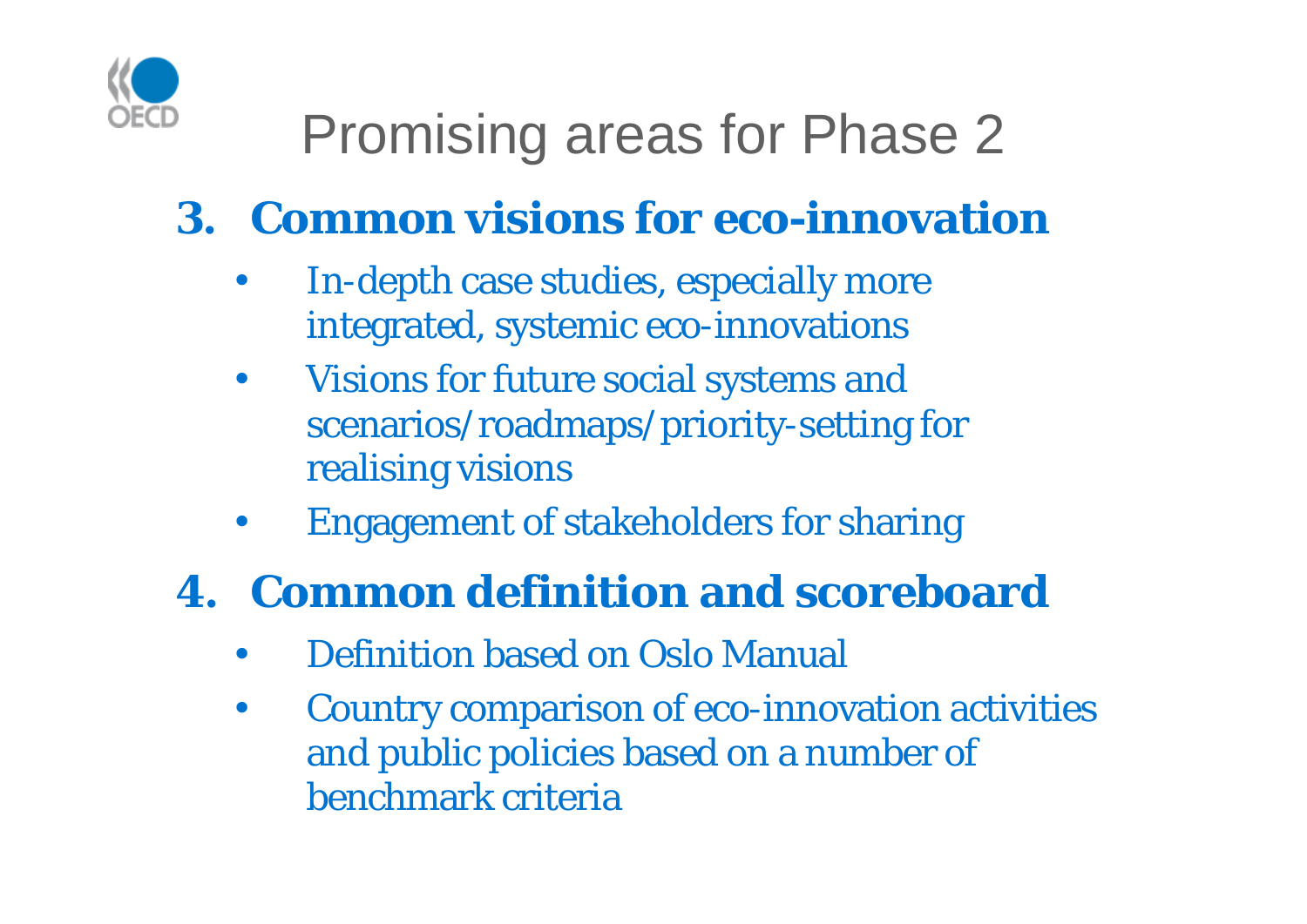

## **Questions**

- How can we make more relevant to the "green growth", "green recovery" agenda?
	- p. Gaps between macro-economic and innovation approaches
	- $\mathbb{R}^n$  Gaps between tech/sector-specific and system innovation approaches
	- $\mathcal{L}_{\mathcal{A}}$  Unclear linkages between innovation and competitiveness/growth/jobs
- Any better framework to capture different types of eco-innovation for policy relevance?
- What do you expect from the OECD?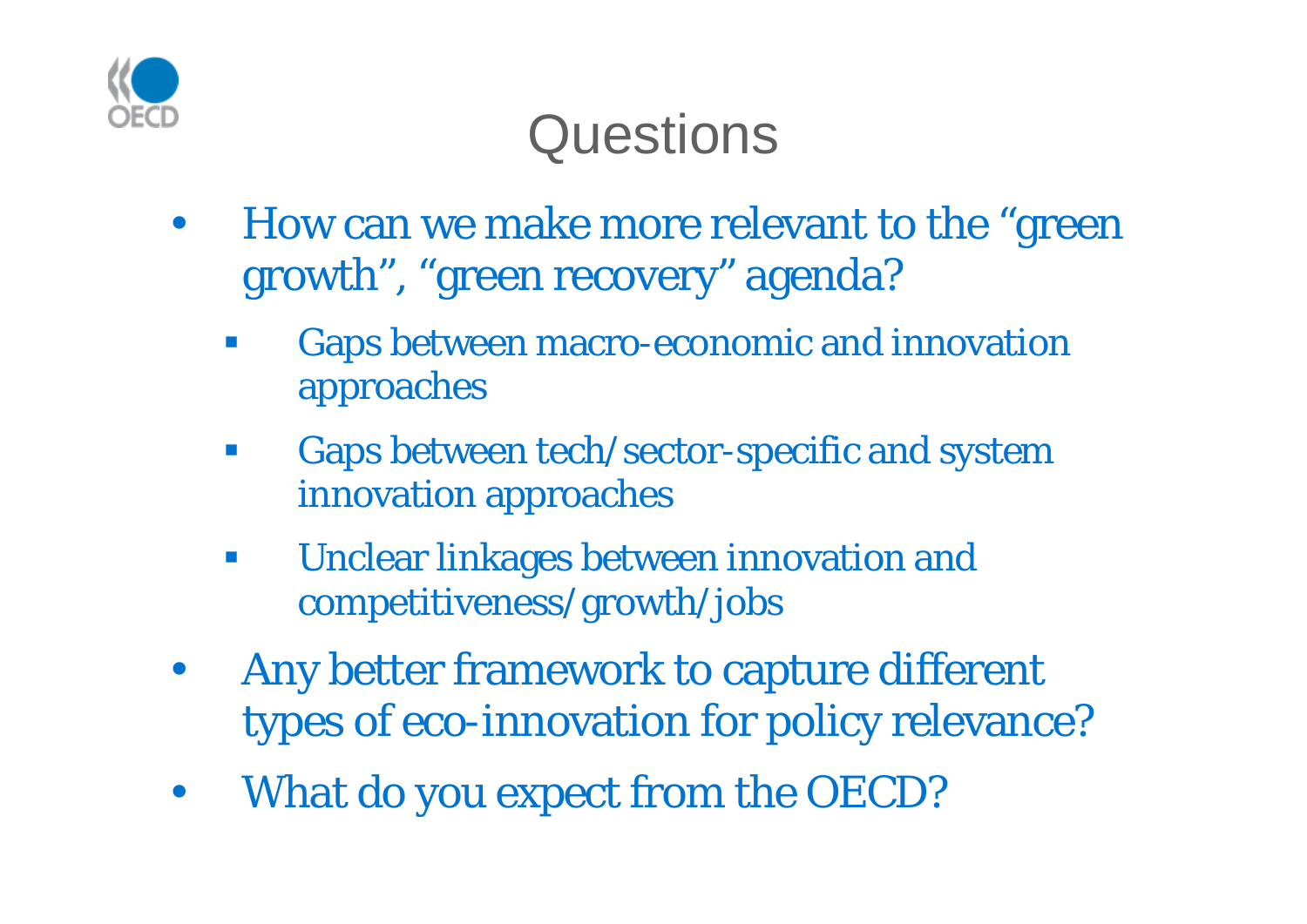## Other work related to eco-innovation

- Sector-specific work: ICT & bio, nano-tech (DSTI); transport (ITF); energy (IEA)
- Sustainable consumption (DSTI)
- Measuring eco-innovation based on patent data; Collection of eco-innovation policies; Material flow national accounting (ENV)
- "Embedded carbon" measurement based on OECD Input-Output Database (DSTI)
- OECD MNE Guidelines & CSR (DAF)
- Horizontal co-ordination started in DSTI